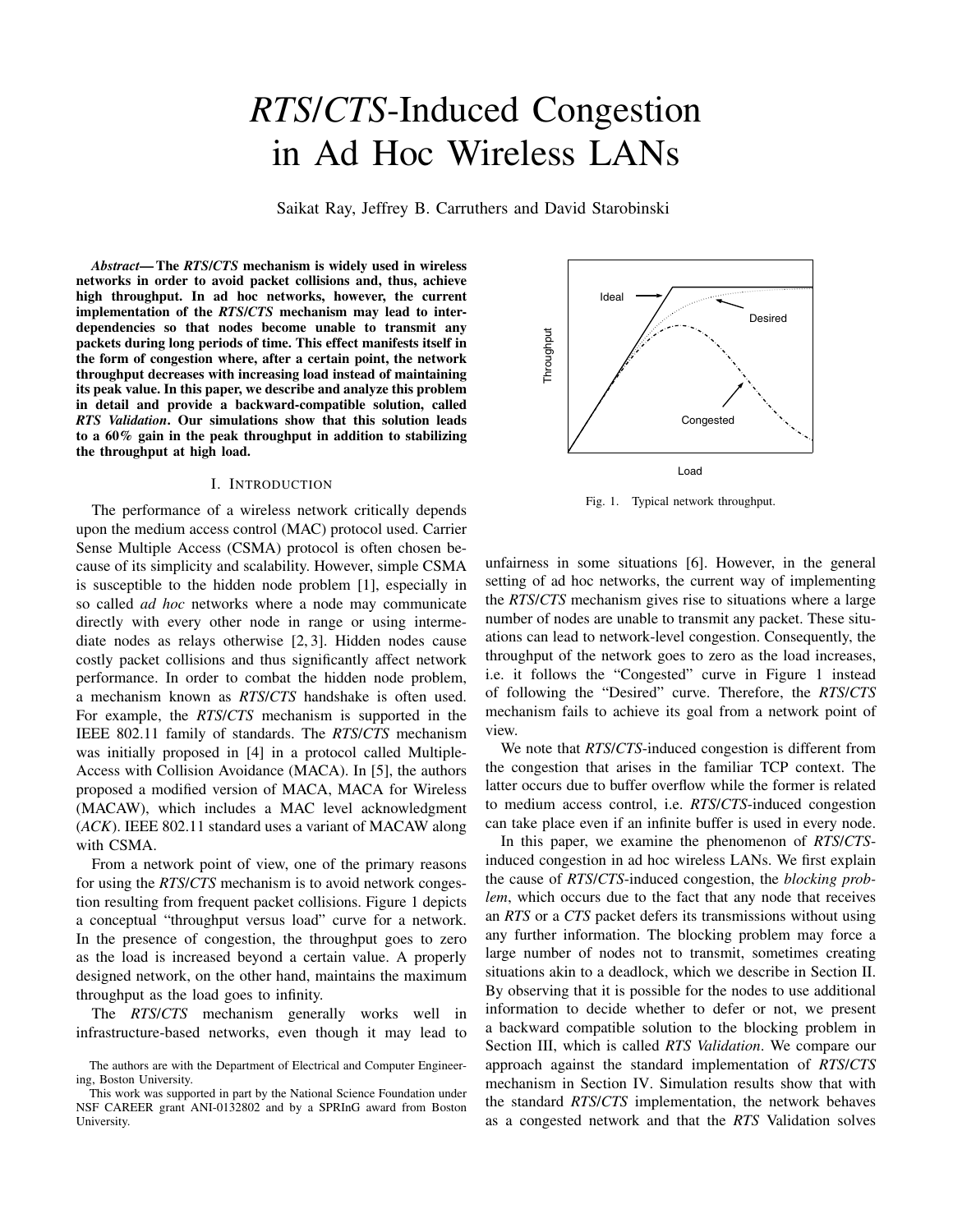

Fig. 2. IEEE 802.11 MAC. The lower half depicts the time-line. The dark bars below node *C* and *D* indicates their NAV.

the congestion problem. Finally, we summarize the work in Section V.

## II. *RTS*/*CTS*-INDUCED CONGESTION

# *A. RTS/CTS Mechanism in IEEE 802.11*

In this section, as a typical example of the implementation of the *RTS*/*CTS* mechanism, we briefly describe the DCF mode of the IEEE 802.11 Wireless LAN protocol. The protocol is described in detail in [7].

In the DCF mode, a node may transmit a packet using one of the following two methods: the *basic access* method or the *RTS*/*CTS* method. In the basic access method, a node transmits a *DATA* packet if it senses the channel to be idle. The receiver, upon receiving an error-free packet, returns an *ACK*. If the transmitting node does not get an *ACK* back, it enters into back-off and retransmits after the back-off period.

The basic access method suffers from the well-known *hidden node* problem [1]. In order to address the issue, IEEE 802.11 supports the *RTS*/*CTS* access control mode. The *RTS*/*CTS* access mode is a combination of carrier sensing and a modified version of the *MACAW* protocol proposed in [5]. Figure 2 illustrates the scheme. When a node *A* wants to send a packet to node *B*, it initially sends a small packet called *Request-to-Send* (RTS). Upon correctly receiving the *RTS*, node *B* responds with another small packet called *Clearto-Send* (*CTS*). After receiving the *CTS*, node *A* sends the *DATA* packet to node *B*. If node *B* receives the *DATA* packet correctly, it sends an *Acknowledgment* (*ACK*) back to node *A*. Any node that hears an *RTS* or a *CTS* is prohibited from transmitting any signal for a period that is encoded in the *duration* field of the received *RTS* or *CTS*. The duration fields in *RTS* and *CTS* are set such that nodes *A* and *B* will be able to complete their communication within the prohibited period. The deferral periods are managed by a data structure called the Network Allocation Vector (NAV). Finally, if a node does not get a response to an *RTS* or a *DATA* packet, it enters into an exponential backoff mode.



Fig. 3. Blocking Problem. Node *C* is blocked due to the communication between node *A* and node *B*. Therefore, node *D* does not get any response to the *RTS* packets it sends and enters backoff.

## *B. The Blocking Problem*

We define a node to be *blocked* if it is prohibited from transmitting at a given instant. Since only one node is allowed to transmit at any time within the range of a receiver, many nodes in a wireless network may be blocked. Moreover, neighbors of a blocked node are unaware of the fact that this node is blocked. Therefore, a node may wish to initiate a communication with a node that is presently blocked. In that case, when the sender sends an *RTS* packet, the destination does not respond because it is blocked. The sender, however, interprets this to be a channel contention and enters backoff. We refer to this problem as the *blocking problem*.

Figure 3 describes the blocking problem. In this figure, node *B* transmits a packet to node *A*. Node *C* receives both *RTS* and *CTS* packets and therefore remains prohibited from transmitting. While the communication between node *B* and node *A* goes on, node *D* sends an *RTS* to node *C*. Since node *C* is blocked, it cannot respond with a *CTS*. Therefore, node *D* does not get any response and enters into backoff mode.

In [8], the author briefly describes this problem where it is termed as *hidden receiver* and *exposed receiver* problem. However, the blocked node need not be a hidden or an exposed node. For example, in Figure 3, node *C* receives both *RTS* and *CTS* and is therefore neither a hidden nor an exposed node. Therefore, we prefer to call this problem the *blocking problem*.

Due to exponential backoff of IEEE 802.11 MAC, the *RTS* sender (node *D* in the example above) quickly enters into a long inhibition period. This under-utilizes the network capacity. However, the current implementation of the *RTS*/*CTS* mechanism suffers from an even more severe problem, as described next.

## *C. The False Blocking Problem and its Propagation*

In IEEE 802.11 MAC, any node that receives an *RTS* packet is required to inhibit transmission. This rule is designed to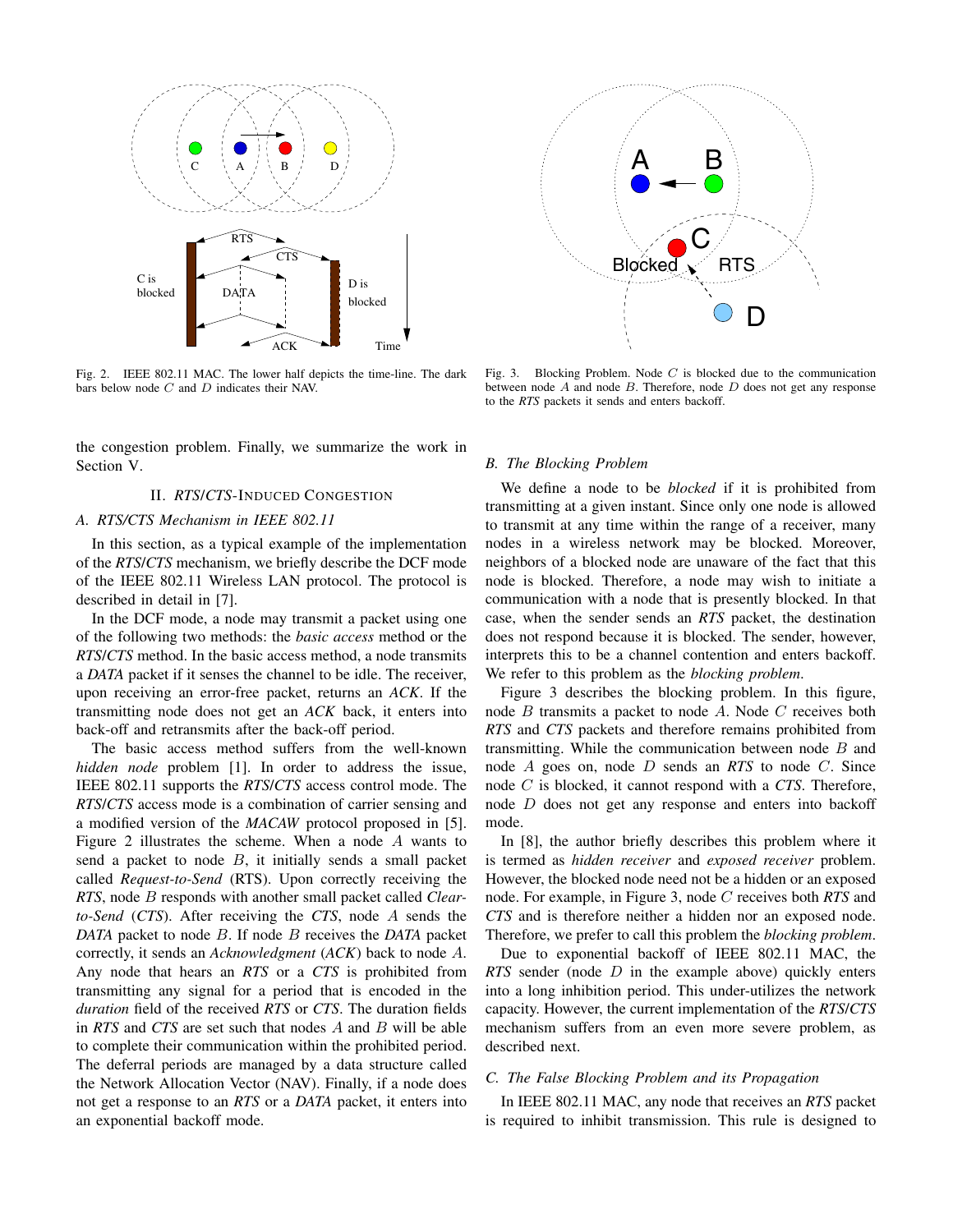

Fig. 4. False blocking problem. Node *E* is unnecessarily blocked because of node *D*'s *RTS*. Therefore, node *F* does not get any response to its *RTS*, which in turn blocks node *G* and so on.

ensure that the *ACK* packets can be received by the sender without any collision. However, due to this rule, a nearby node may get falsely blocked, i.e. it may become prohibited from transmitting even if no other node is actually transmitting. Specifically, an *RTS* packet destined to a blocked node forces every other node that receives the *RTS* to inhibit even though the blocked destination does not respond and thus no *DATA* packet transmission takes place. We call this problem the *falseblocking problem*.

Figure 4 explains the problem. In this figure, node *B* is sending a packet to node *A* and therefore node *C* is blocked. While node *C* is blocked, node *D* sends *RTS* packets to node *C*, but node *C* does not respond. However, node *E* receives the *RTS* packets and prohibits itself from transmitting. Node *E* is therefore false blocked.

The simple blocking problem is localized to the neighbors of the blocked node and thus has a limited impact on the network performance. False blocking, however, may *propagate* through the network, i.e. one node may become false blocked due to a node that itself is false blocked. Therefore, false blocking may affect network performance severely.

Figure 4 shows a scenario of the propagation of false blocking. As in the previous example, node *E* is false blocked. Now, node *F* sends an *RTS* packet to node *E* and does not get any response. Therefore, node *F* goes into backoff. However, the *RTS* packet sent by node *F* blocks node *G* and so on. Note that a blocked node remains blocked for longer than a *DATA* packet transmission time (see Figure 2). Therefore, the likelihood that some other node wishes to communicate to a blocked node is non-negligible, especially at higher network load.







(b) Timing.

Fig. 5. Pseudo-Deadlock. Initially node *A* receives a packet from node *G*. This transmission creates the sequence of blocked and deferring nodes *{F, E, D, C}*. After *G*'s transmission is over, node *A* transmits an *RTS* packet to node *B*. However, node *C*'s *RTS* sent to node *D* blocks node *B* while node *A* receives packet from node *G*, therefore, node *A* does not get response to its *RTS*. Now, every node tries to transmit to a blocked node and a deadlock occurs.

## *D. Pseudo-Deadlock*

The false blocking problem may not only propagate throughout a network, but it might also give rise to deadlock situations, at least for temporary periods. Once such a deadlock takes place, the throughput of the nodes involved in the deadlock goes down to zero. However, this deadlock is expected to be broken eventually as packets are dropped after a certain number of back-off attempts. Therefore, we refer to this situation as a *pseudo-deadlock*.

The basic cause of a pseudo-deadlock is that the propagation of false blocking takes place along a "circular" path. Figure 5(a) depicts such a situation. In this figure, node *A* initially receives a packet from node *G*. Node *F* is blocked during this time because node *A* is receiving. So, node *E* does not get any response to the *RTS* packets it sends to node *F*. Node *E*'s *RTS* packets, however, force node *D* into false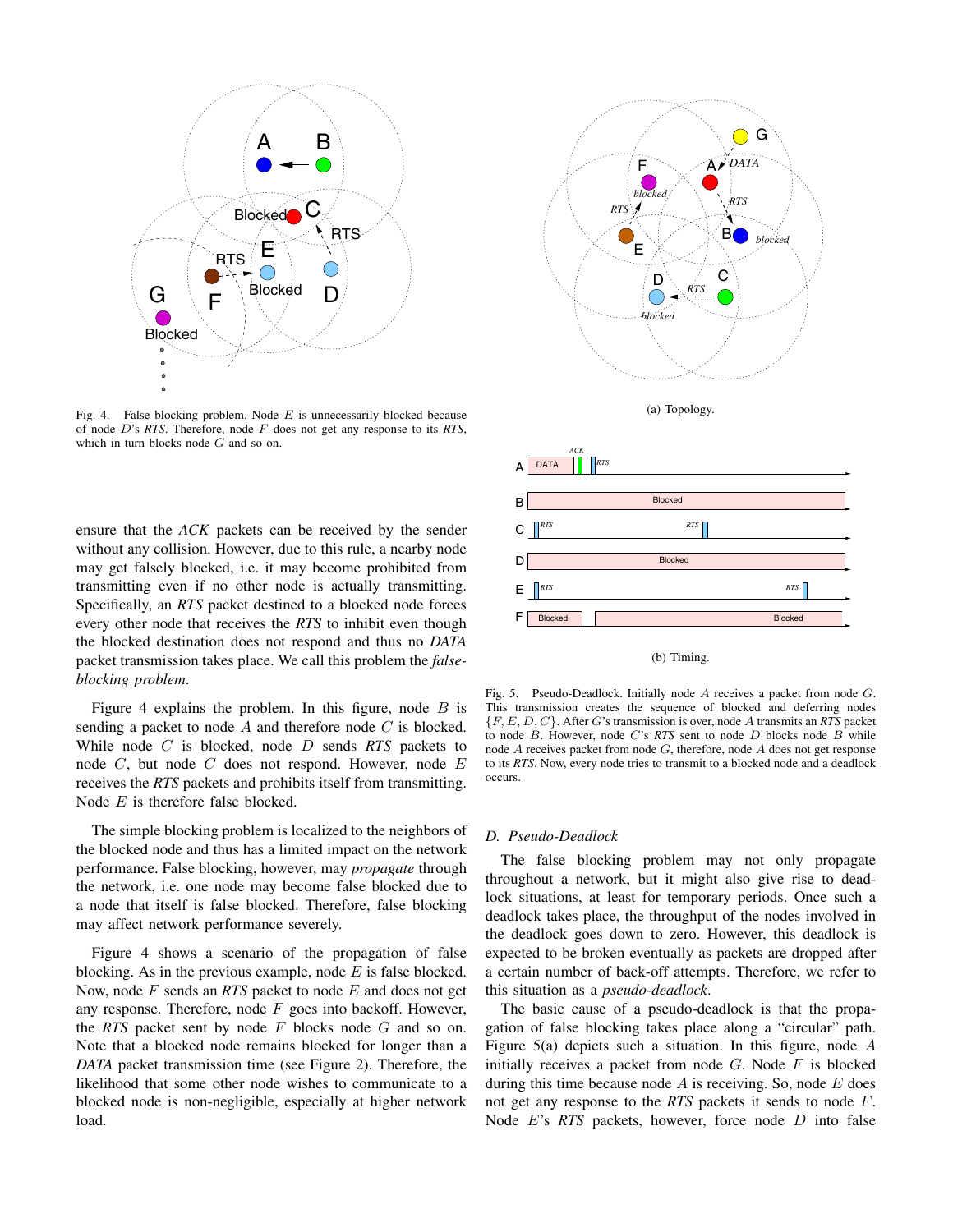blocking. Subsequently, node *C* does not get any response to the *RTS* packets sent to node *D* and, therefore, goes into backoff. Node *B*, however, receives node *C*'s *RTS* packets and therefore gets blocked.

Now, node *A*, after receiving the packet from node *G*, wishes to communicate to node *B*. But, when node *A* sends an *RTS* to node *B*, node *B* is already blocked and so node *A* does not get any response. Node *A*'s *RTS* blocks node *F*, though. So, when node *E* sends its next *RTS*, it again receives no reply. At this moment, in the cycle  $\{A, B, C, D, E, F, A\}$ , every second node  $\{A, C, E\}$  is sending *RTS* to the next node *{B, D, F}*, which is already blocked and due to this *RTS*, the previous node gets blocked. As long as the blocking period for a node that receives an *RTS* is greater than the maximum time gap between two *RTS* packets during retries, the nodes cannot come out of this situation and therefore, this is a deadlock. Figure 5(b) shows the timings of each packet.

In the usual situation, one of the nodes will drop its packet after a certain number of retries and the deadlock will be broken. However, if each node needs to send several packets to the same destination (that may originate from a higher layer protocol such as TCP), then the deadlock may persist for a long period of time.

False blocking and consequent deadlocks significantly affect the network performance by drastically reducing the throughput. At the network level, this effect manifests itself as congestion where the throughput goes to zero as the load increases. We will present our simulation results in Section IV that corroborate the congestion phenomenon, but first we present a backward-compatible solution to the problem of false blocking in the next section.

#### III. SOLUTION TO FALSE BLOCKING: *RTS* VALIDATION

False blocking is a consequence of the fact that every node that receives an *RTS* inhibits itself from transmitting. However, if a node is false blocked, then the corresponding *DATA* packet transmission does not take place while the node defers. Therefore, it follows that if a node assesses the channel to be idle during the expected *DATA* packet transmission period following an *RTS*, then the node must be false blocked.

Our proposed solution, called *RTS Validation*, is based on this observation. A node that uses *RTS* Validation, upon overhearing an *RTS* packet, defers until the corresponding *DATA* packet transmission is expected to begin and then assesses the state of the channel. If the channel is found idle, then it defers no longer, otherwise it continues deferral. Specifically, when a node receives an *RTS* that is not destined for itself, it defers for next *RTS Defer Time*. The *RTS Defer Time* is set as small as possible so that the *DATA* packet transmission is expected to begin at the end of this period, with allowances for various propagation delays. After this deferral period, the node assesses the channel for next *Clear-Channel Assessment Time* (CCA Time) while continuing deferring (The CCA Time is the time required to assess the state of the channel [7]). If the channel is assessed to be busy, the node defers for an additional period so that the total deferral time equals to



(a) The node senses busy channel following *RTS* Defer Time and therefore continues deferral.



(b) The node assesses idle channel following *RTS* Defer Time and therefore defers no longer.



*Requested Defer Time*, the duration of deferral requested by the *RTS*; otherwise it defers no longer. Figure 6 explains the proposed rule.

With *RTS* Validation, the nodes that receive an *RTS* destined to a blocked node ignore the *RTS* when the channel is assessed idle. Since *RTS Defer Time* and CCA Time are generally much smaller than the *Requested Defer Time*, the likelihood of propagation of false blocking greatly reduces when *RTS* Validation is used. Note, however, that the *RTS* Validation mechanism may decide to defer even if the corresponding *DATA* packet transmission did not begin if it assesses the channel to be busy because of other transmissions.

*RTS* Validation is a backward-compatible approach in the sense that a node that uses *RTS* Validation (an "intelligent" node) may communicate with a node that does not use *RTS* Validation (standard node), since *RTS* Validation does not require any change in the packet format or the packet exchange protocol. However, in a network mixed with intelligent and standard nodes, the intelligent nodes may be able to transmit more packets since they defer for a much smaller time in the case of false blocking.

Note that there are other ways to combat the false blocking problem. For example, in the MACAW [5] protocol, another packet, called *DATA Send* (DS), is sent when a node receives *CTS* in response to an *RTS*. Another approach is to use *Negative CTS* (NCTS) as suggested in [8]. These approaches would perform similarly to *RTS* Validation. The *RTS* Validation approach, however, has the important advantage of being backward compatible.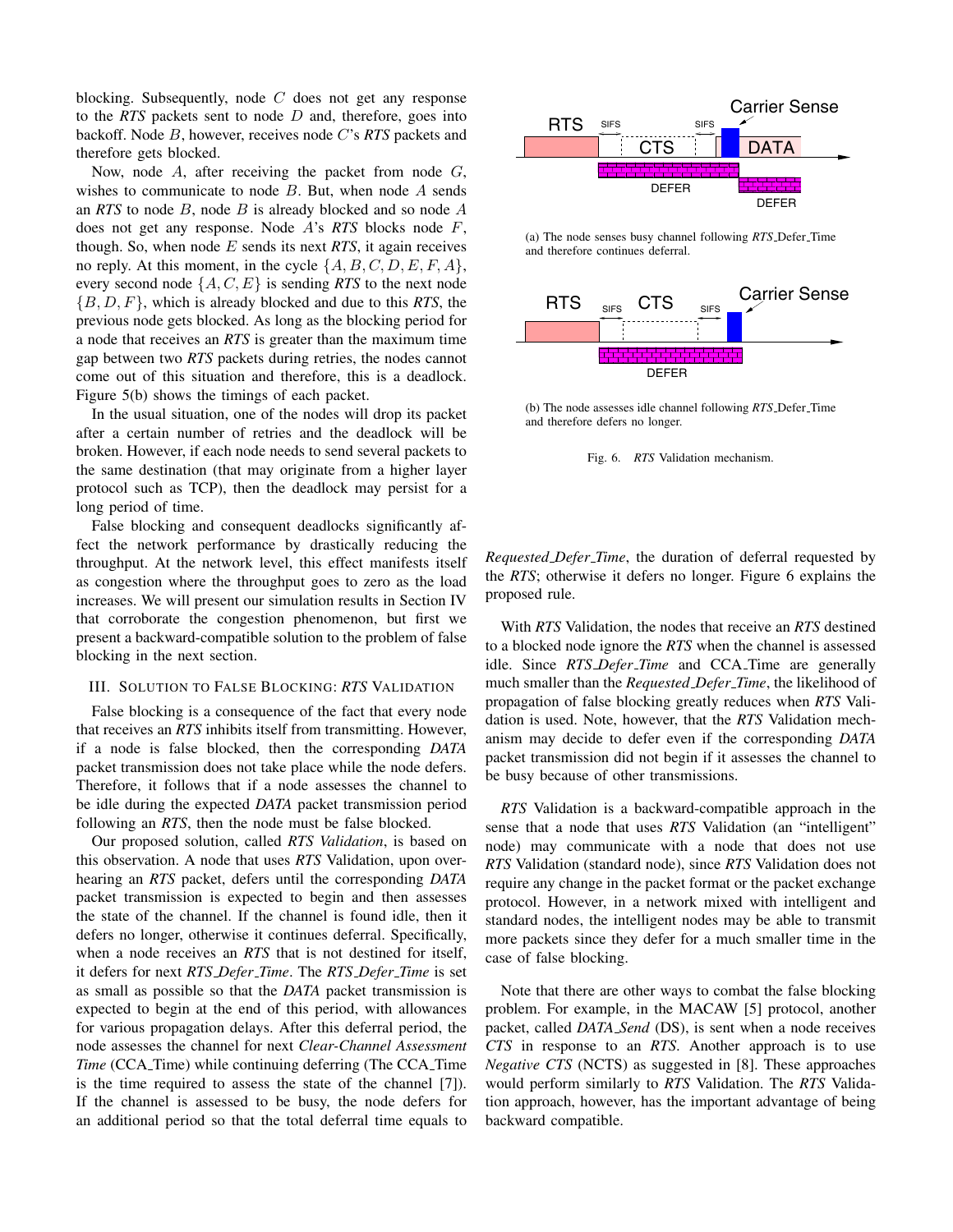

Fig. 7. The network used for the simulation. The circle represents the footprint of the node at the center of the circle. There are 10 nodes per footprint on average.

## IV. SIMULATION

#### *A. Simulation Models*

Our MATLAB based simulator [9] simulates a static twodimensional network with wrap-around topology. Every node transmits omni-directionally with the same power, all transmissions experience the same path loss versus distance profile, and each node has the same antenna gain and receiver sensitivity. Around each node, a circular region exists, called the *footprint*, which defines the transmission range of the node. Nodes within transmission range of each other communicate without any error in the absence of packet collisions; nodes outside transmission range do not interfere. Figure 7 shows the network used and the range of a node. Propagation delay is assumed to be negligible. The 2300 byte size packets are transmitted at a 1-Mbps rate according to Poisson arrival processes independently generated at each node. The common average rate of packet generation per footprint defines the load of the network. DSSS parameters values of the IEEE 802.11 standard are used. The destination of each packet is one hop away, chosen at random. In addition, we assume that a successful *RTS*/*CTS* exchange guarantees a collisionfree *DATA* packet transmission so that the effect of packet loss does not obscure the simulation results [10].

## *B. Results*

In this section we compare the performance of the network when every node uses *RTS* Validation against the standard scenario where no node uses *RTS* Validation.

Figure 8 shows the fraction of times a node cannot send *CTS* due to blocking after receiving an *RTS* packet. We observe that the use of *RTS* Validation reduces this fraction considerably. For example, at a load of 30, the fraction is about 0.8 when *RTS* Validation is not used, but reduces to about 0.4 when *RTS* Validation is used. The significant blocking of standard *RTS*/*CTS* manifests itself as congestion when we consider network throughput, as shown next.



Fig. 8. Blocking: Comparison between the standard and the *RTS* Validation approach. Only successfully received *RTS* packets are counted in this figure.



Fig. 9. Throughput: Comparison between the standard and the *RTS* Validation approach.

We define throughput to be the number of packets successfully transmitted per second per footprint on average. Figure 9 shows the throughput of the network as the load of the network increases. Clearly, the throughput of the network with standard *RTS*/*CTS* mechanism goes to zero as the load is increased, which implies that the network behaves like a congested network. When we introduce *RTS* Validation, we observe that the network performance is improved in two aspects. First, it stabilizes the network throughput with the load, i.e. the throughput does not fall after it achieves the peak. Secondly, it increases the peak throughput from approximately 22 packets per second to 35 packets per second per footprint. The point-to-point capacity in this figure, shown as a reference, refers to the number of packets a node can send back-to-back when no other node contends for the channel.

Another important aspect of network performance, the packet delivery time (or simply delay), is also improved. Figure 10 shows the average packet delay as the load increases. We observe that the difference in the two approaches is not